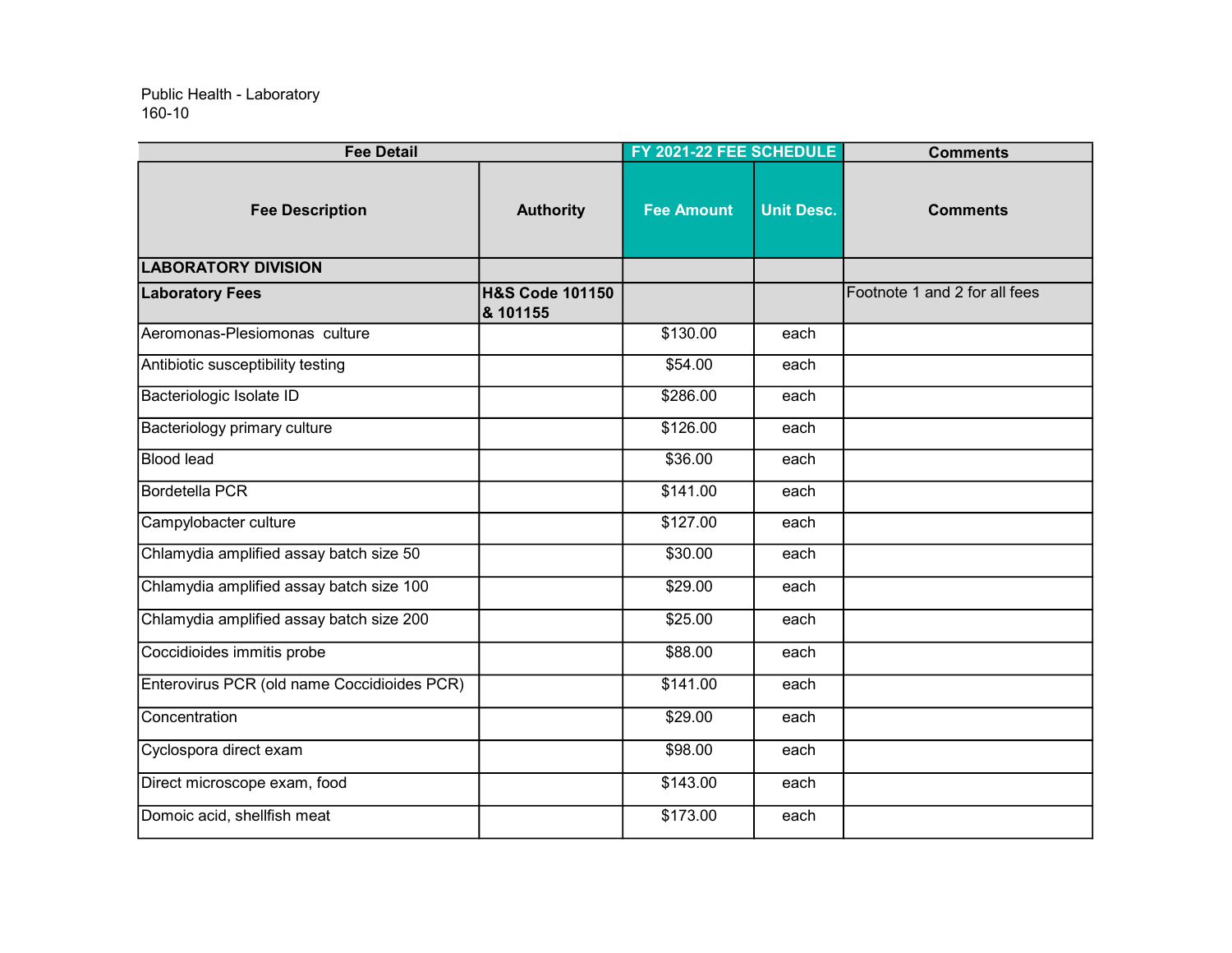| <b>Fee Detail</b>                                                                |                  | FY 2021-22 FEE SCHEDULE |                   | <b>Comments</b>          |
|----------------------------------------------------------------------------------|------------------|-------------------------|-------------------|--------------------------|
| <b>Fee Description</b>                                                           | <b>Authority</b> | <b>Fee Amount</b>       | <b>Unit Desc.</b> | <b>Comments</b>          |
| E coli shigatoxin-producing, culture                                             |                  | \$114.00                | each              |                          |
| Enteric pathogens culture, food                                                  |                  | \$159.00                | each              |                          |
| Enterococci, MPN                                                                 |                  | \$38.00                 | each              | Includes ELAP fee        |
| Gastrointestinal PCR Panel (old name<br>Gastrointestinal Pathogen PCR Panel)     |                  | \$254.00                | each              |                          |
| Gonorrhea amplified assay batch size 50                                          |                  | \$30.00                 | each              |                          |
| Gonorrhea amplified assay batch size 100                                         |                  | \$29.00                 | each              |                          |
| Gonorrhea amplified assay batch size 200                                         |                  | \$28.00                 | each              |                          |
| Gram stain                                                                       |                  | \$35.00                 | each              |                          |
| Helminth-Arthropod identification                                                |                  | \$43.00                 | each              |                          |
| Heterotrophic Plate Count                                                        |                  | \$54.00                 | each              | <b>Includes ELAP</b> fee |
| <b>HIV</b> antibody differentiation test                                         |                  | \$86.00                 | each              |                          |
| HIV 1,2 antibody-ANTIGEN, Serum (old name<br>HIV antibody, Serum, Batch size 50) |                  | \$56.00                 | each              |                          |
| Influenza virus PCR                                                              |                  | \$141.00                | each              |                          |
| Isospora special direct exam                                                     |                  | \$88.00                 | each              |                          |
| M. avium complex probe                                                           |                  | \$92.00                 | each              |                          |
| M. gordonae probe                                                                |                  | \$92.00                 | each              |                          |
| M. kansasii probe                                                                |                  | \$92.00                 | each              |                          |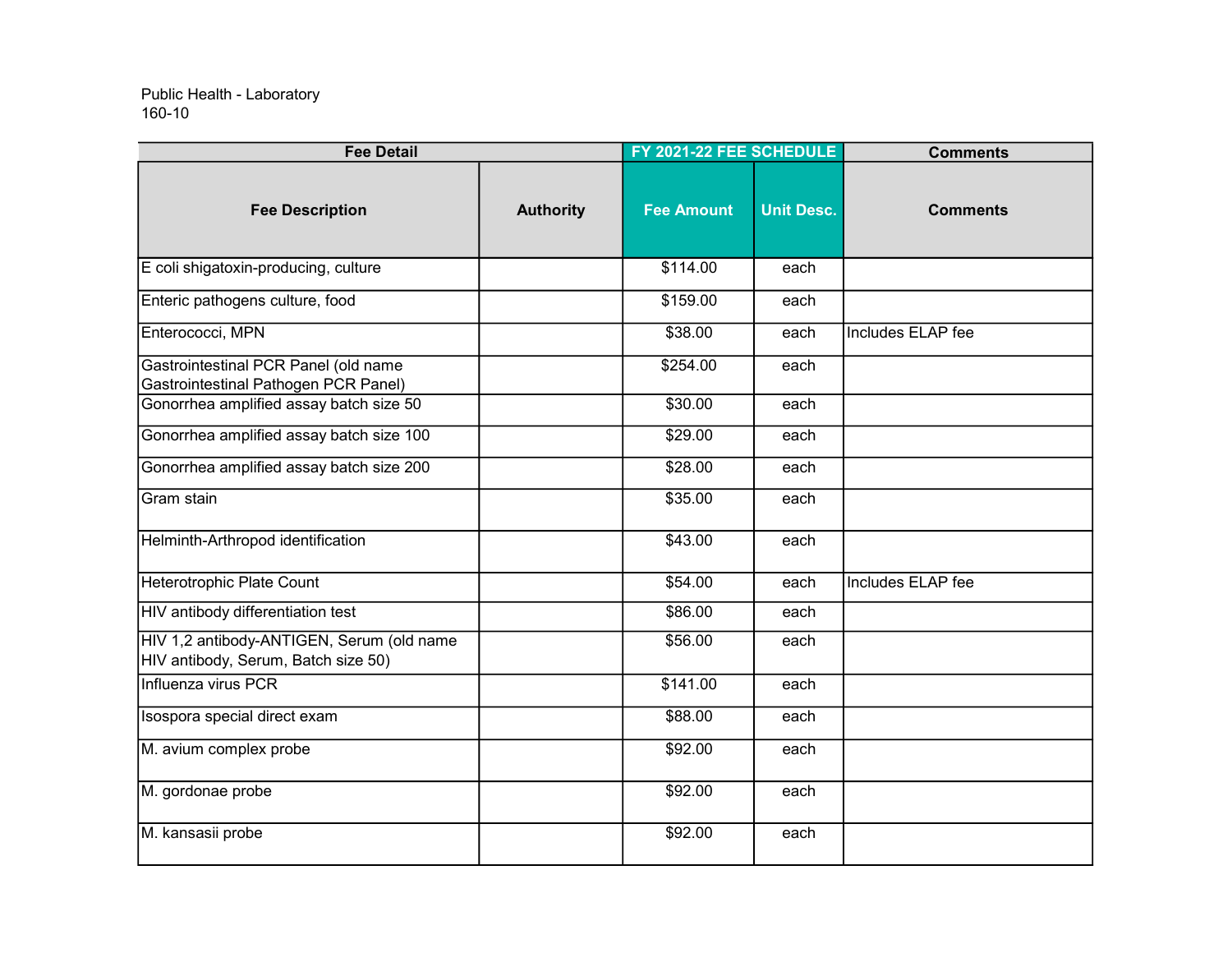| <b>Fee Detail</b>                                          |                  | FY 2021-22 FEE SCHEDULE |                   | <b>Comments</b> |
|------------------------------------------------------------|------------------|-------------------------|-------------------|-----------------|
| <b>Fee Description</b>                                     | <b>Authority</b> | <b>Fee Amount</b>       | <b>Unit Desc.</b> | <b>Comments</b> |
| M. tuberculosis amplification test                         |                  | \$138.00                | each              |                 |
| M. tuberculosis complex probe                              |                  | \$92.00                 | each              |                 |
| Measles Virus PCR                                          |                  | \$141.00                | each              |                 |
| Microsporidia special direct exam                          |                  | \$66.00                 | each              |                 |
| Misc. testing per hour                                     |                  | \$138.00                | each              |                 |
| Mumps Virus PCR                                            |                  | \$141.00                | each              |                 |
| Mycobacterial isolate ID                                   |                  | \$245.00                | each              |                 |
| Mycologic isolate ID                                       |                  | \$245.00                | each              |                 |
| Mycology culture & identification                          |                  | \$116.00                | each              |                 |
| Mycology direct exam                                       |                  | \$46.00                 | each              |                 |
| N gonorrhoeae culture                                      |                  | \$59.00                 | each              |                 |
| Non-diagnostic health assessment -single event<br>program  |                  | \$85.00                 | each              |                 |
| Non-diagnostic health assessment-multiple<br>event program |                  | \$125.00                | each              |                 |
| Norovirus PCR                                              |                  | \$141.00                | each              |                 |
| Ova and Parasites                                          |                  | \$85.00                 | each              |                 |
| Parasite blood smear exam                                  |                  | \$49.00                 | each              |                 |
| Parasite Exam - Trichrome                                  |                  | \$61.00                 | each              |                 |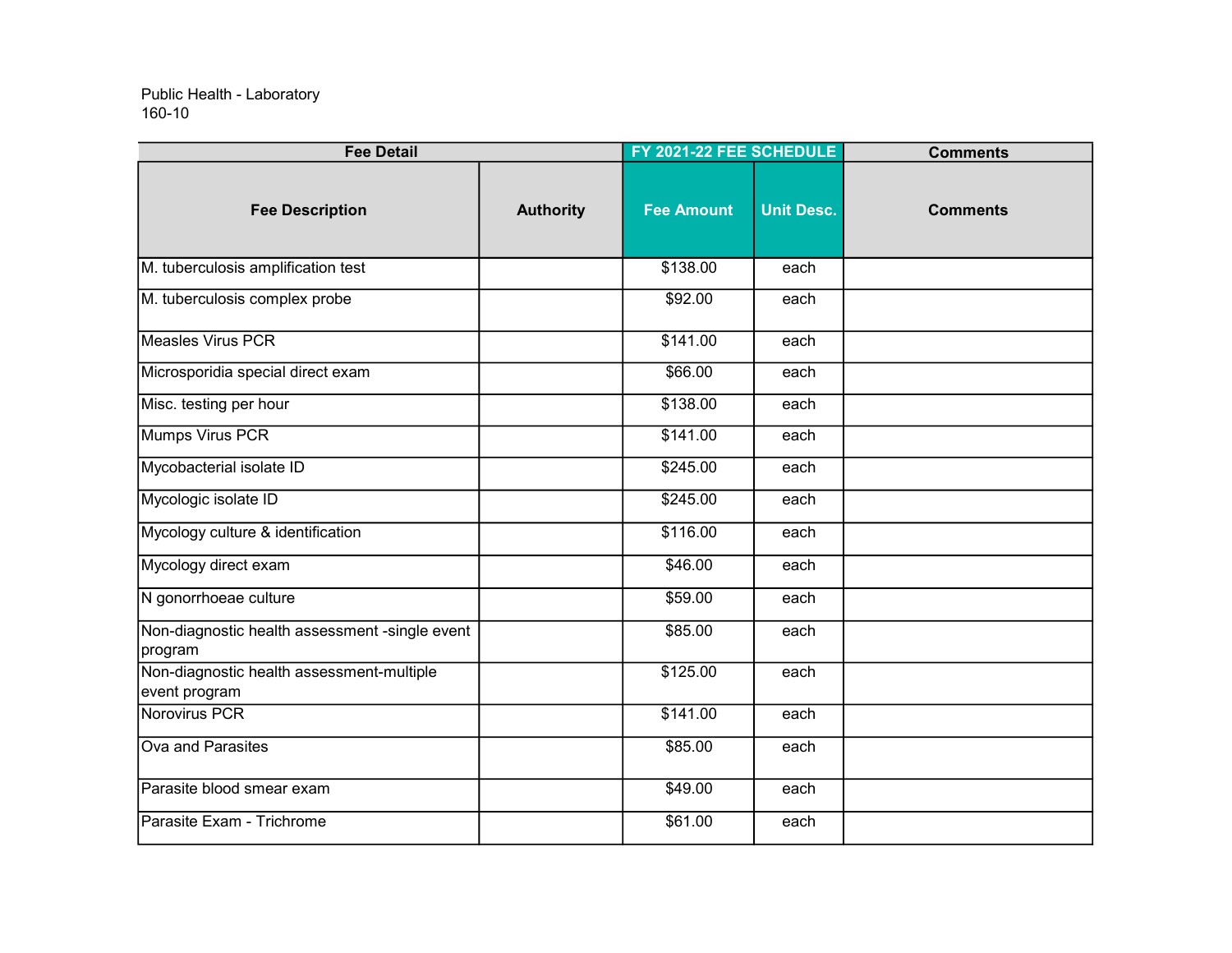| <b>Fee Detail</b>                                                     |                  | FY 2021-22 FEE SCHEDULE |                   | <b>Comments</b> |
|-----------------------------------------------------------------------|------------------|-------------------------|-------------------|-----------------|
| <b>Fee Description</b>                                                | <b>Authority</b> | <b>Fee Amount</b>       | <b>Unit Desc.</b> | <b>Comments</b> |
| Parasite wet mount, feces                                             |                  | \$58.00                 | each              |                 |
| <b>Pinworm Examination</b>                                            |                  | \$41.00                 | each              |                 |
| Pox virus PCR                                                         |                  | \$141.00                | each              |                 |
| <b>Pseudomonas Count</b>                                              |                  | \$37.00                 | each              |                 |
| Quantiferon batch size 17                                             |                  | \$82.00                 | each              |                 |
| <b>Rabies DFA</b>                                                     |                  | \$145.00                | each              |                 |
| Pneumonia PCR Panel (old name Respiratory<br>(lower) PCR Panel)       |                  | \$279.00                | each              |                 |
| Respiratory PCR Panel (old name Respiratory<br>Virus Agent PCR Panel) |                  | \$227.00                | each              |                 |
| RPR, serum                                                            |                  | \$29.00                 | each              |                 |
| RPR, serum, titer                                                     |                  | \$50.00                 | each              |                 |
| Salmonella culture                                                    |                  | \$127.00                | each              |                 |
| Shigatoxin                                                            |                  | \$219.00                | each              |                 |
| Shigella culture                                                      |                  | \$127.00                | each              |                 |
| <b>Standard Parasitology Panel</b>                                    |                  | \$123.00                | each              |                 |
| Stool culture                                                         |                  | \$113.00                | each              |                 |
| Stool Culture isolate ID                                              |                  | \$831.00                | each              |                 |
| <b>Streptococcus Culture</b>                                          |                  | \$59.00                 | each              |                 |
| <b>Surface Sanitation Culture</b>                                     |                  | \$28.00                 | each              |                 |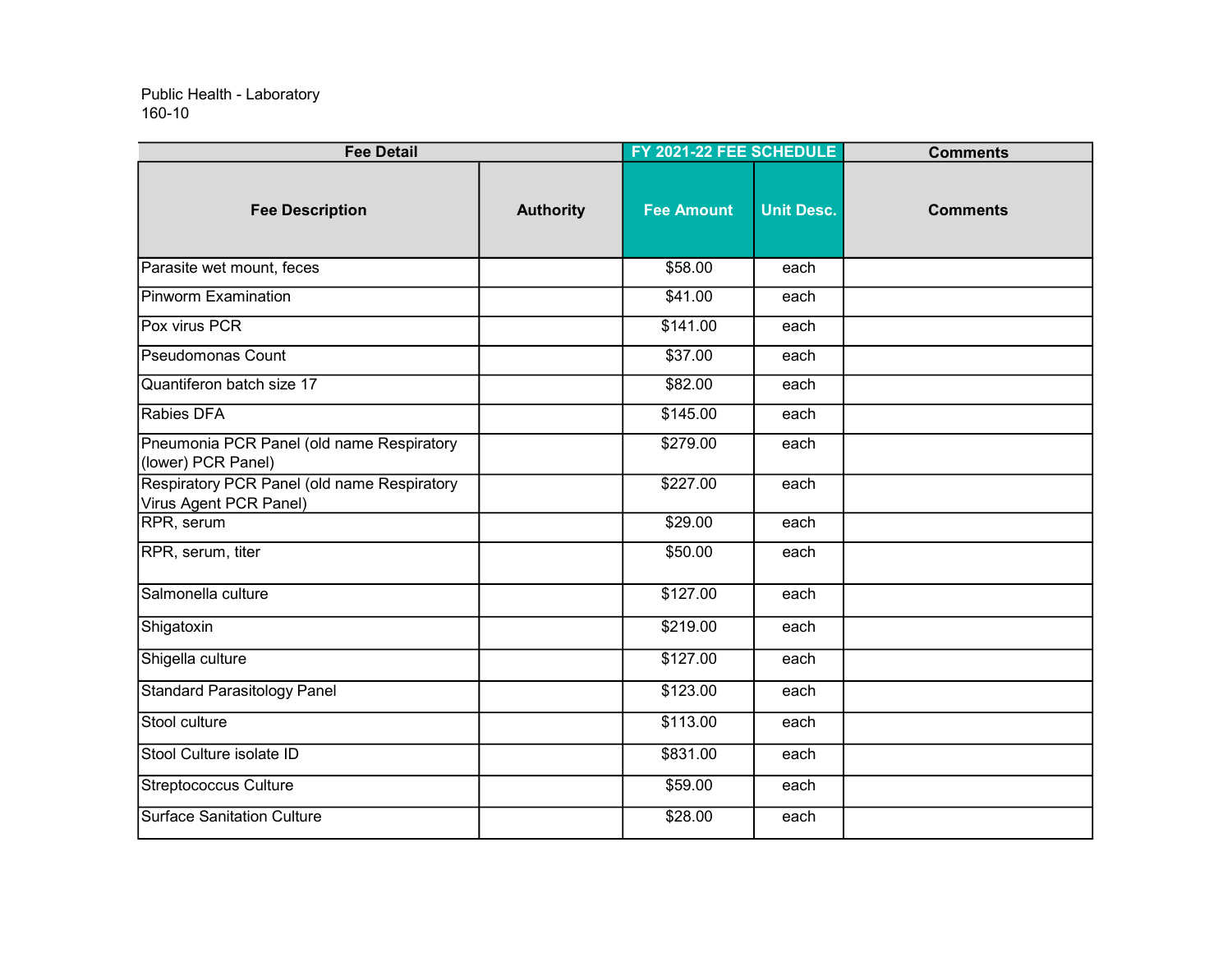| <b>Fee Detail</b>                                                               |                  | FY 2021-22 FEE SCHEDULE |                   | <b>Comments</b> |
|---------------------------------------------------------------------------------|------------------|-------------------------|-------------------|-----------------|
| <b>Fee Description</b>                                                          | <b>Authority</b> | <b>Fee Amount</b>       | <b>Unit Desc.</b> | <b>Comments</b> |
| TB culture & identification batch size 2                                        |                  | \$89.00                 | each              |                 |
| TB fluorescent smear                                                            |                  | \$40.00                 | each              |                 |
| <b>Tick Identification</b>                                                      |                  | \$31.00                 | each              |                 |
| Total coliforms-Ecoli, MPN                                                      |                  | \$34.00                 | each              |                 |
| Total coliforms-Ecoli, MPN presence/absence<br>batch size 50                    |                  | \$32.00                 | each              |                 |
| TP-PA                                                                           |                  | \$65.00                 | each              |                 |
| Trichomonas vaginalis amplified assay                                           |                  | \$57.00                 | each              |                 |
| Urgent Charge - per episode (Testing done<br>outside regularly scheduled hours) |                  | \$151.00                | each              |                 |
| Urine culture                                                                   |                  | \$70.00                 | each              |                 |
| Varicella zoster antibody                                                       |                  | \$76.00                 | each              |                 |
| Varicella Zoster PCR                                                            |                  | \$141.00                | each              |                 |
| <b>VDRL, CSF</b>                                                                |                  | \$38.00                 | each              |                 |
| Vibrio culture                                                                  |                  | \$127.00                | each              |                 |
| Yersinia enterocolitica culture                                                 |                  | \$127.00                | each              |                 |
| Legionella MPN, Water                                                           |                  | \$59.00                 | each              |                 |
| Legionella culture, water                                                       |                  | \$181.00                | each              |                 |
| Mycoplasma genitalium amplificaton                                              |                  | \$66.00                 | each              |                 |
| Borrelia burgdorferi (Lyme disease) amplification                               |                  | \$39.00                 | each              |                 |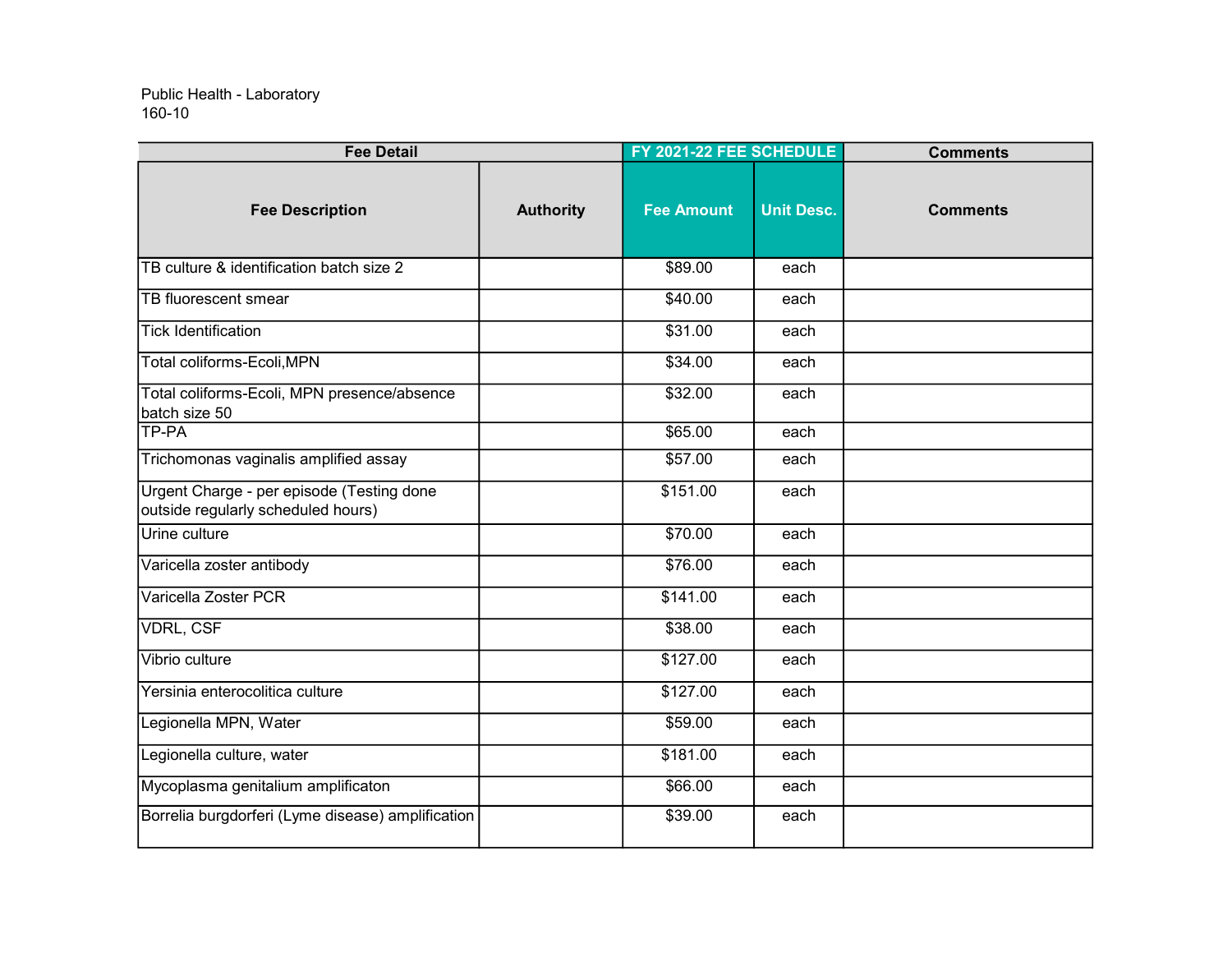| <b>Fee Detail</b>                       |                  | FY 2021-22 FEE SCHEDULE |                   | <b>Comments</b> |  |
|-----------------------------------------|------------------|-------------------------|-------------------|-----------------|--|
| <b>Fee Description</b>                  | <b>Authority</b> | <b>Fee Amount</b>       | <b>Unit Desc.</b> | <b>Comments</b> |  |
| Herpes virus amplification              |                  | \$81.00                 | each              |                 |  |
| DNA Sequencing 2-8 isolates             |                  | \$3,600.00              | each              |                 |  |
| NSSP Fecal coliforms, ocean water       |                  | \$100.00                | each              |                 |  |
| NSSP Total coliforms, process water     |                  | \$75.00                 | each              |                 |  |
| NSSP Fecal coliforms, ocean shellfish   |                  | \$205.00                | each              |                 |  |
| NSSP Fecal coliforms, process shellfish |                  | \$205.00                | each              |                 |  |
| Hepatitis C virus antibody              |                  | \$51.00                 | each              |                 |  |
| Coronavirus SARS-CoV2 RT_PCR            |                  | \$141.00                | each              |                 |  |
| Coronavirus SARS-CoV2 Xpert RT PCR      |                  | \$95.00                 | each              |                 |  |
| Coronavirus SARS-CoV2 AMPLIFICATION     |                  | \$58.00                 | each              |                 |  |
| Coronavirus SARS-CoV2 PE RT-PCR         |                  | \$58.00                 | each              |                 |  |
| Influenza virus / SARS-CoV2 PCR         |                  | \$141.00                | each              |                 |  |
| Coronavirus SARS-CoV2 antibody          |                  | \$51.00                 | each              |                 |  |